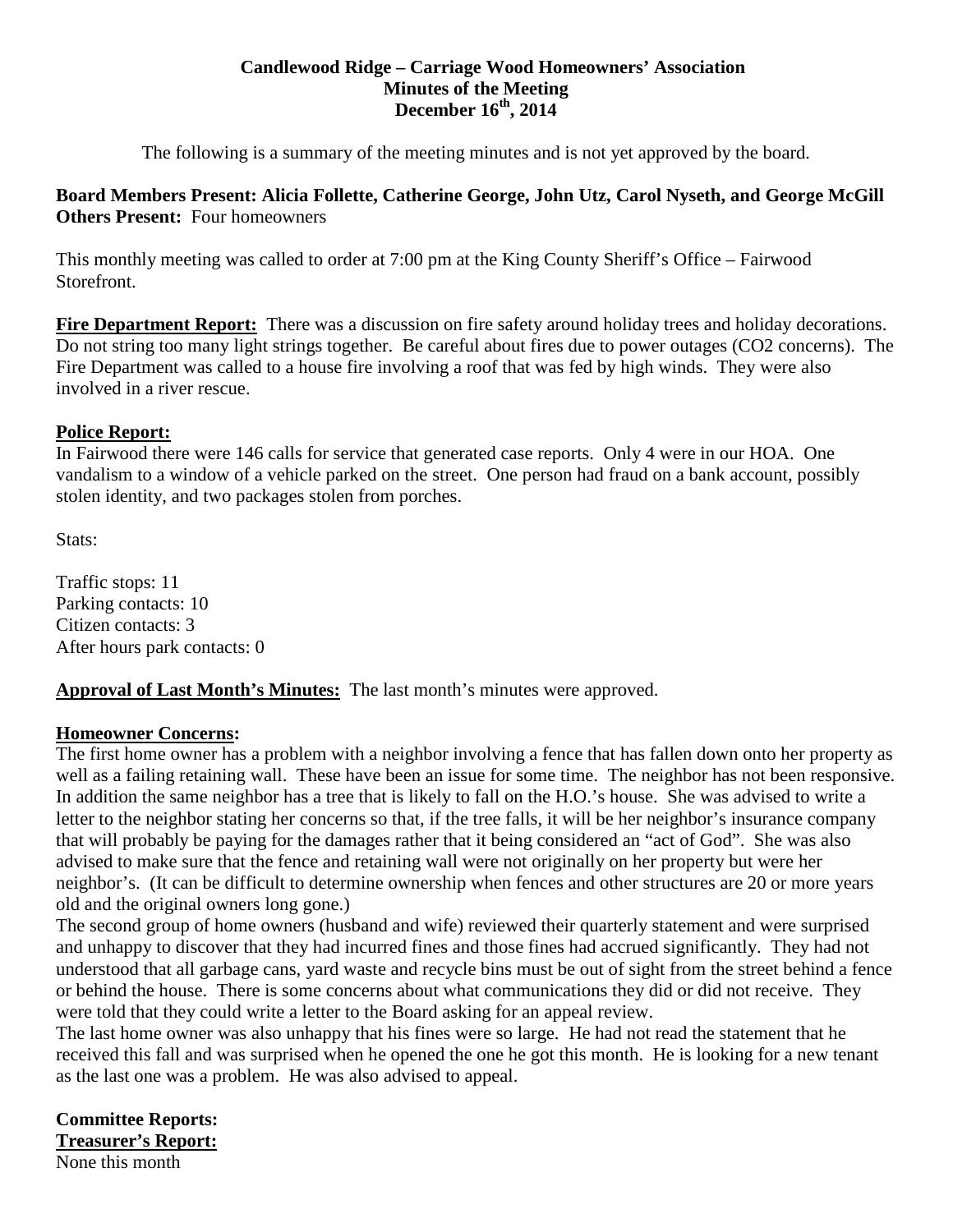# **ACC Report:**

We are now accepting ACC requests via e-mail when the form does not need paint chips. (All paint chips must be mailed or hand delivered.) The changed ACR form that reflects this has been approved and loaded on to the WEB.

ACC requests were: 2 garage door replacements 1 fence 1 roof

# **Common Areas Maintenance Report:**

- Reminder to all Homeowners It is our responsibility (Not King County's) to keep the street drains clear. Please clear the debris and leaves from the drains by your house and at the ends of your street.
- We continue to have branches and trees fall onto the paths at CR Park. Please contact me at [commonareas@crcwhoa.org](mailto:commonareas@crcwhoa.org) or call 425-738-8611 #80 and leave a message if you notice any trees or branches at either park or any of the Common areas or entrances.
- Reminder all dogs must be on leash this is a King County Law as well as our policy in our HOA Parks.
- King County Sheriff Patrols and requests will now be coordinated by the CAM Chair and monthly reports will be submitted before each monthly meeting. Please contact the Board with any areas of concern and we will do our best to accommodate.
- I found mail in CR Park from 12 different houses in CR Neighborhood and my neighbor had a package stolen from his porch – the opened empty box was found down in CR Park. Please keep an eye out in your neighborhood for people taking mail or packages from porches and report anything suspicious.
- I was informed by a HO that one of the infant swings at CR Park is damaged. I have ordered a new one.
- We have decided to lock off all the water meters for the winter. When the weather is better we will attempt to find the leak at CW Park.
- When SCW&S locked the meters they took a final reading on each and sent us the bill for each. Two of them were normal but one was a very big surprise - \$527,000. It seems the meter zeroed out and their billing computer read it as a huge usage. It was a mistake and it has been corrected.
- Two weeks ago when we had the snow I witnessed a SUV drive into CR Park. They drove over one of the flat rocks – I have asked Canber to purchase 3 more large rocks and we are going to move and or replace some to make it harder for people to get into the park.
- Please keep a watch for suspicious Activity and call 911

**Reminder:** Our parks are private parks which exist for the use and enjoyment of HOA residents, their families and guests. They are not public parks. Our park usage rules apply to everyone. Following are some of the rules that have been established to maximize safety, and minimize liability and maintenance cost:

A. Park Hours: 9:00 am to dusk.

B. No Smoking, alcohol, drugs, loud music, golfing, motorized vehicles or **Fireworks** are allowed.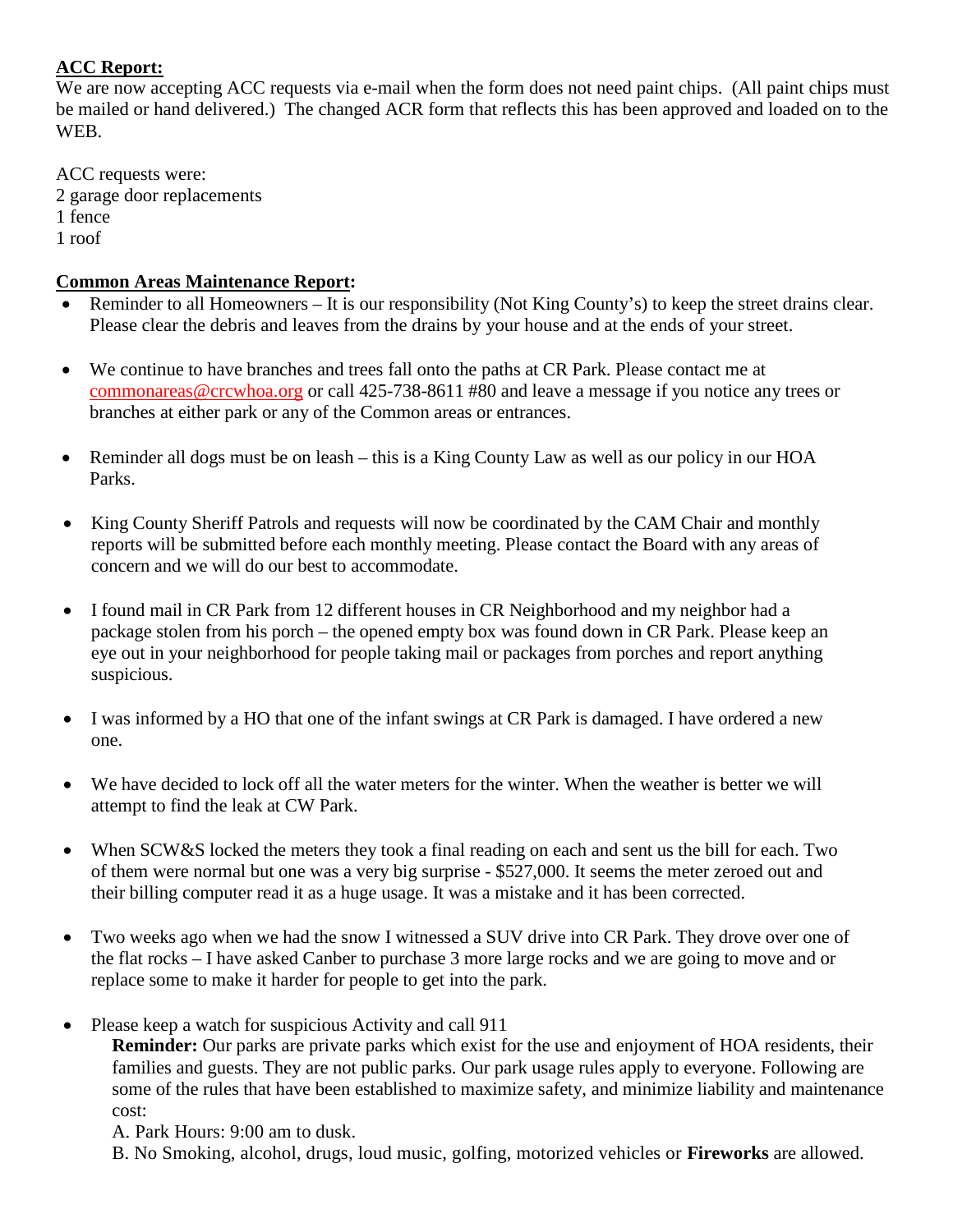C. Animals must be leashed and owners are responsible for cleaning up after their animals.

## **Complaints Negotiations Report:**

We talked about a few houses that we continue to have issues with.

## **Legal and Insurance Report:**

None

## **Cul-de-Sac Committee**

No report this month but the 2015 budget has money for more cul-de-sac work..

## **New Web Site:**

Catherine is the focal if someone has an issue

### **Capital Improvement Committee:**

Please contact the board if you have any ideas for Capital Improvements.

### **Nominating Committee**

John Utz is chair, Catherine George is a member. There is one old open Board position. There will be three Board positions up for reelection in 2015. If you are interested in serving on the Board, please contact a Board member or attend a monthly meeting.

### **Old Business:**

We discussed the annual meeting (next January). We need to work on the presentations.

### **New Business:**

We will do another round of the postcards in the Spring. A reminder will be sent in March and we plan to send the postcards at the end of April.

Roles for the 2014 HOA Board Members

| John Utz         | President / Nominating Committee Chair             |
|------------------|----------------------------------------------------|
| Alicia Follette  | Complaints                                         |
| George McGill    | Common Areas Chair/Cul-de-sac Chair/Vice President |
| Don Nelson       | Legal and Insurance/Treasurer                      |
| Catherine George | <b>ACC/Web Master/Reporting Secretary</b>          |
| Carol Nyseth     | Member at Large                                    |

**Special Topics:** Visit our Website and contact the HOA via Email at:

Web – [www.crcwhoa.org](http://www.crcwhoa.org/) Email – [president@crcwhoa.org](mailto:president@crcwhoa.org) [info@crcwhoa.org](mailto:info@crcwhoa.org) If you would like to give us your email address in order to be added to our email announcements please send your info to [bookkeeper@crcwhoa.org.](mailto:bookkeeper@crcwhoa.org) Please visit us on Facebook also.

A motion was made to adjourn the main meeting at 9:00pm.

## **Next Board Meetings:**

- January  $20^{th}$ ,  $2015$
- February  $17<sup>th</sup>$ , 2015
- March  $17<sup>th</sup>$ , 2015